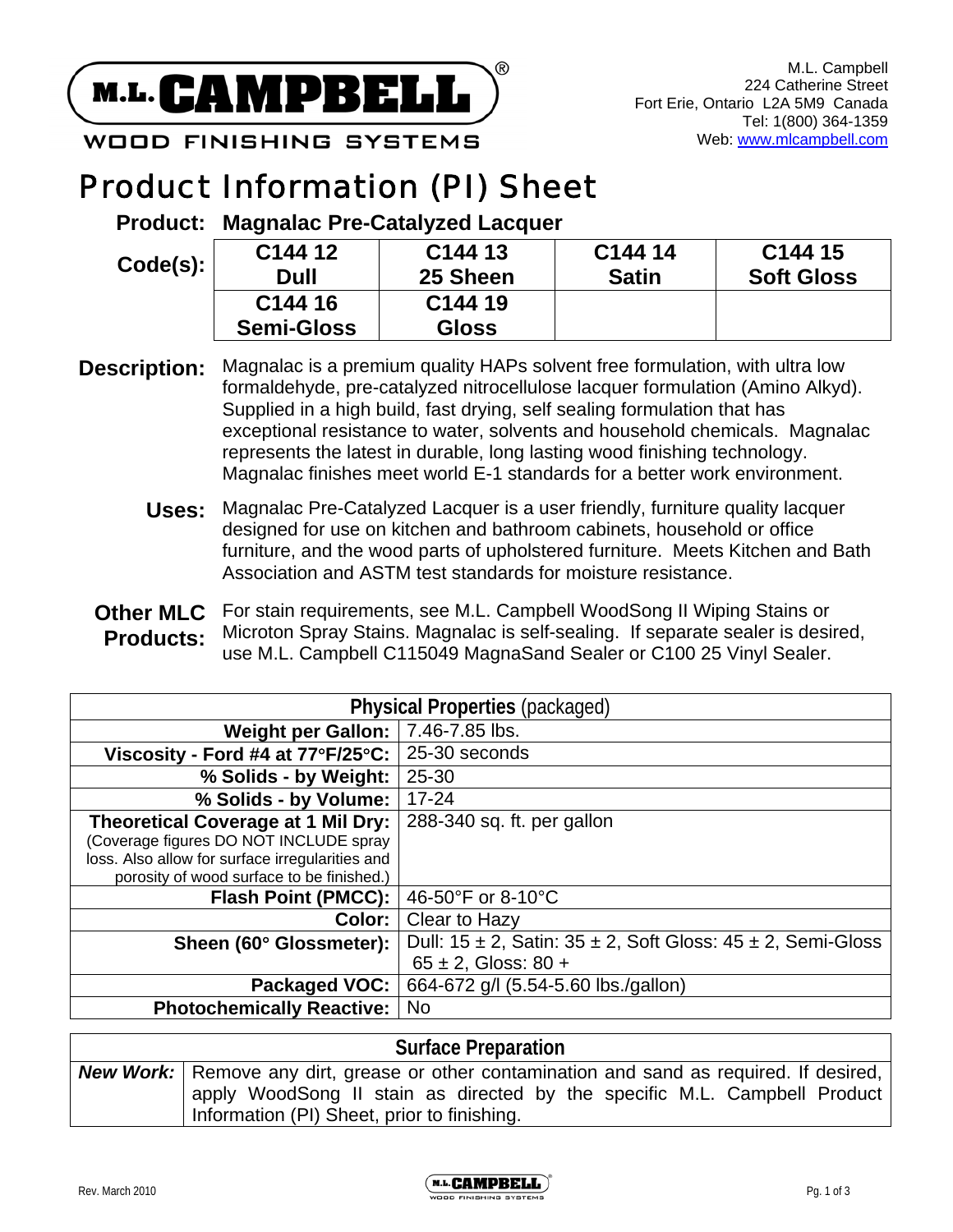| <b>Old Work:</b> Strip old finishes completely and remove all contaminants from the surface. Make |  |  |  |
|---------------------------------------------------------------------------------------------------|--|--|--|
| l sure surface is dry. Finish as new work. If cratering develops on old work, Fish Eye            |  |  |  |
| Killer may remedy this problem, if the contamination is not severe.                               |  |  |  |

## **Reduction**

No reduction is required; however, small amounts of C16036 M.L. Campbell Standared Lacquer Thinner may be used if required for specific equipment. If blushing occurs use M.L. Campbell C161 1 Care Retarder.

#### **Mixing**

Mix well before using. Material may separate during long-term storage.

# **Application Procedure**

For best results and maximum durability, Magnalac Pre-Catalyzed Lacquer should be used over itself as its own sealer or over C115049 MagnaSand Selaer or C100 25 Vinyl Sealer. It has excellent self-sealing properties and good sanding. When sanding between coats use a "Fre-Cut" (no fill) type sandpaper. Conventional nitrocellulose sealers containing stearates are not recommended. Catalyzed type coatings develop very durable finishes, but require controlled application procedures. Do not apply material in too heavy a film (4 to 5 mils wet are recommended). Too much coating weight can possibly cause recoating and durability problems. A light (scuff) sanding between coats is always recommended. A good finish can be developed, applying just 2-3 coats (at 4 to 5 wet mils per coat), but apply no more than three coats. Should be applied when temperatures in the drying room are at a minimum of 68°F (20°C). Recommended dry mil film thickness should not exceed 4-5 mils dry. Always agitate thoroughly before application.

## *Refer to spray equipment suppliers, recommendations for fine lacquer atomizing spray guns, air caps, and fluid needles.*

**Note:** Hot spray application is not recommended. If hot spray equipment is used, temperature settings should never be over 110°F or 43°C.

# **Equipment Clean Up**

- Use lacquer thinner to clean up all equipment.
- Dispose of dirty solvent and cleaning rags in a safe and approved manner.
- Solvent or lacquer-soaked rags should be stored in water-filled, closed containers prior to disposal.

|                               | (at $77^{\circ}$ F or $25^{\circ}$ C) | <b>Drying Times</b> | (at 120°F or 49°C) |  |
|-------------------------------|---------------------------------------|---------------------|--------------------|--|
|                               | <b>Dry to Touch:</b> 15-25 minutes    |                     | 5-10 minutes       |  |
|                               | <b>Sanding Dry:</b>   15-30 minutes   |                     | 8-12 minutes       |  |
| <b>Stacking Dry:</b> 12 hours |                                       |                     | 30-60 minutes      |  |

#### **Packaging/Shipping**

Available Units: | Gallons, Pails and Drums.

## **Shelf Life and Storage**

- Store in cool, dry areas in the original sealed containers
- Do not store around any source of flames or sparks
- Spills should be cleaned up with non-sparking tools and inert absorbent material
- Package life is 18 months. Product is not usable after this period